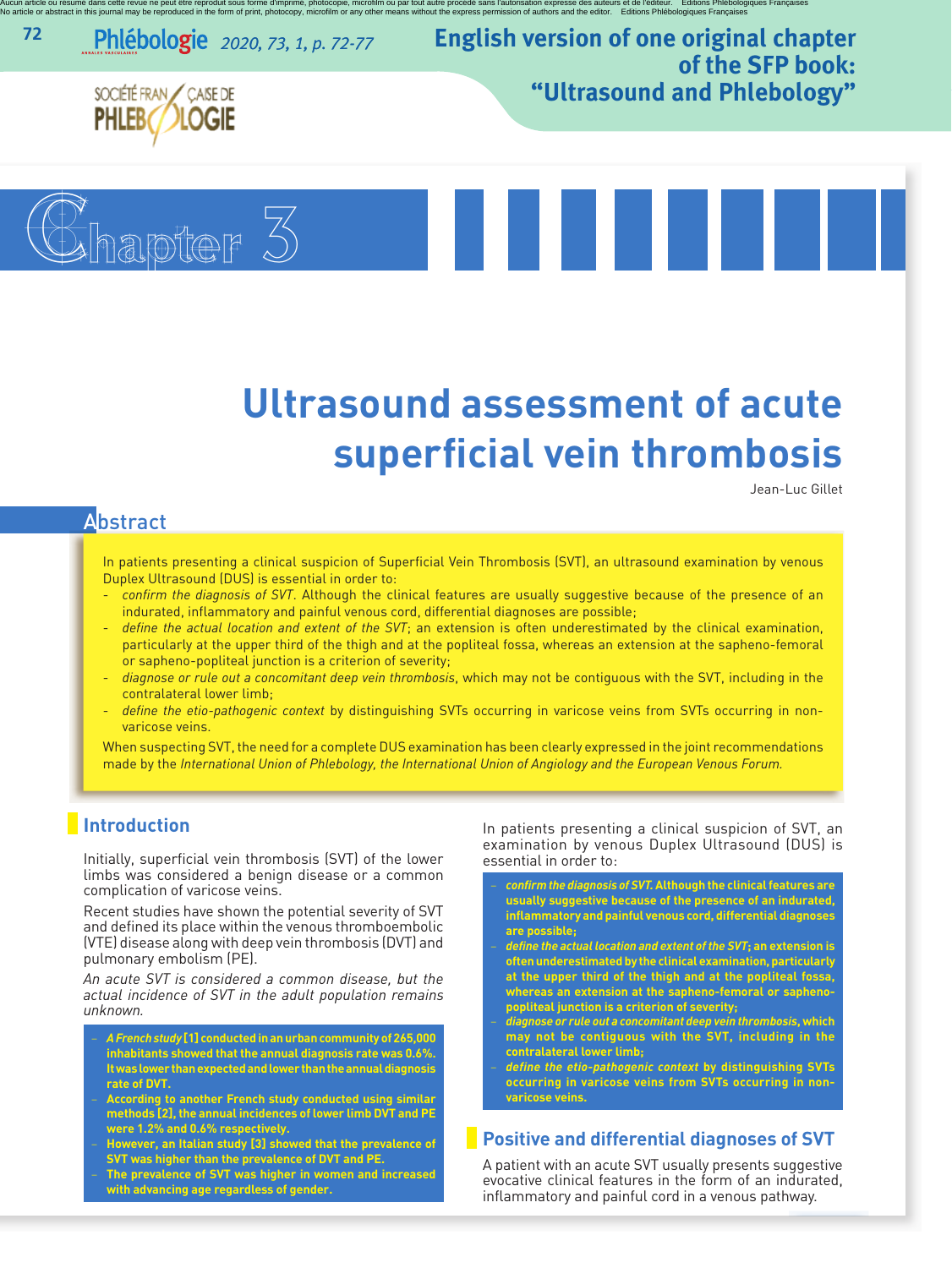Aucun article ou résumé dans cette reven e peut être reproduit sous forme d'impriné, photocopie, microfilm ou par tout autre procéde sans l'autorisation expresse des auteurs et de l'éditeur. Editions Phiébologiques Françai

**english version of one original chapter of the sfP book:**

#### **Ultrasound assessment of acute superficial venous thrombosis**

However, in some contexts such as hypodermititis **(Fig. 1)** or in obese patients for example, only DUS examination can confirm the diagnosis.

The DUS criteria for SVT diagnosis do not differ from the classic diagnostic criteria for venous thrombosis: incompressible vein, usually increased in volume, visualization of intra-luminal material and no flow using color and pulsed Doppler **(Fig. 2)**.

By using a high-frequency ultrasound probe and with proper adjustments of the ultrasound parameters, the diagnosis usually does not pose any particular difficulties.

However, it is necessary to assess the patient's clinical context to make a correct diagnosis of SVT, particularly after thermal or chemical ablation of the saphenous vein or simply after sclerotherapy of varicose veins.





**Fig. 2:** Ultrasonographic aspect of thrombosis of the small saphenous vein in the calf.











Ultrasonographic aspect of a large saphenous vein fifteen days after chemical ablation treatment by foam echosclerotherapy.

Indeed, though nuances in the ultrasonographic aspect after thermal ablation have been described [4], including cocardia images, homogeneous hypo-echoic or hyperechoic images and parietal lesions (they are detailed in a specific chapter of this book), on the basis of DUS criteria alone it is not always easy to distinguish SVT from a vein which has recently been treated by thermal or chemical ablation**(Figs.3,4 and5)**. Aprecise assessment of the patient's clinical context is necessary to a correct diagnosis.

### **Vein status: SVT in varicose and non-varicose veins**

In epidemiological studies, it is habitual to distinguish SVTs occurring in varicose veins (VVs) from SVTs occurring in non-varicose veins (NVV).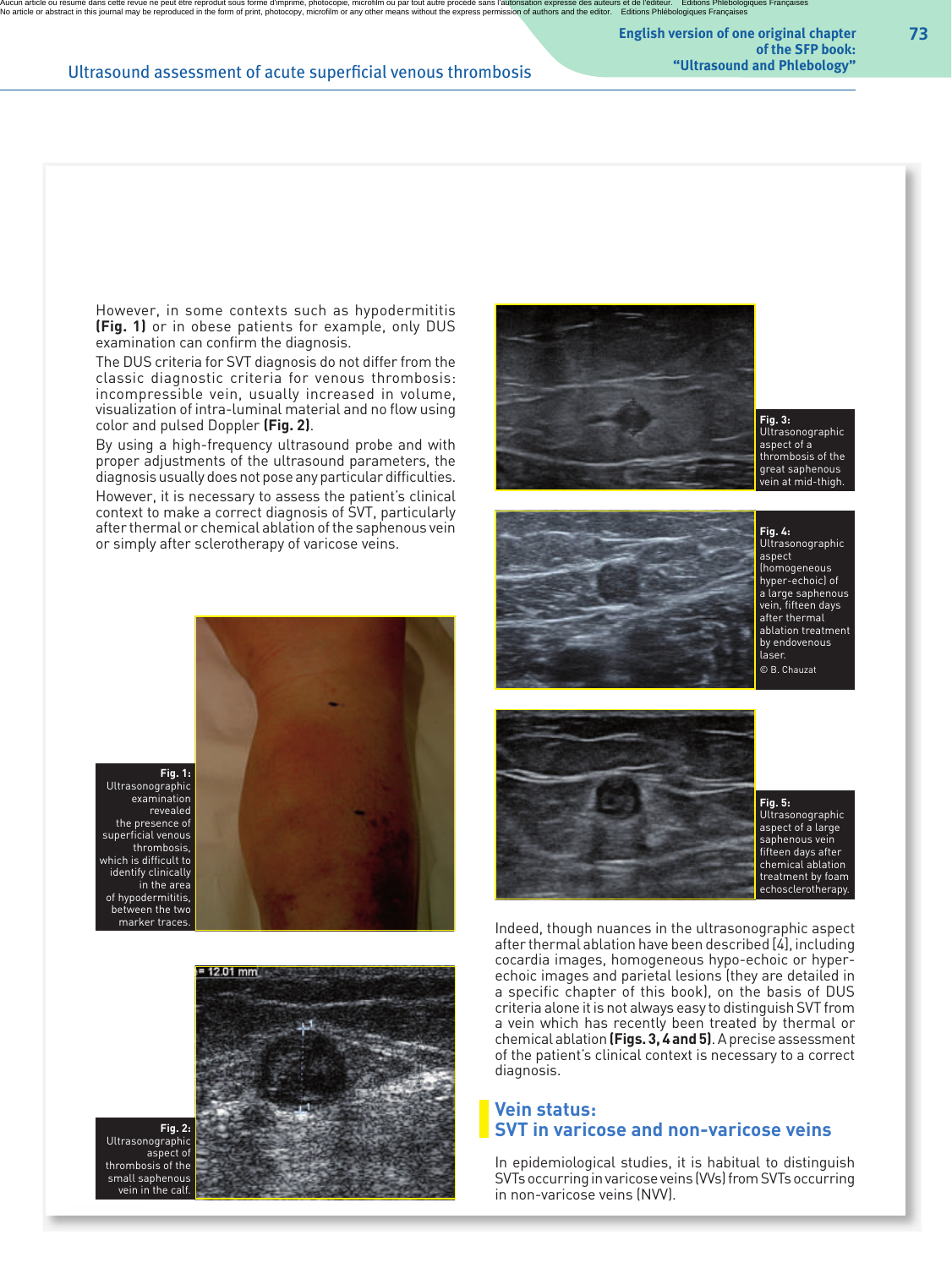Aucun article ou résumé dans cette repeut être reproduit sous forme d'inprimé, photocopie, microfilm ou par tout autre procéde sans l'autorisation expresse des auteurs et de l'éditeur. Editions Phiébologiques Françaises<br>No

The SVTs in NVVs represent 10-30% of all SVTs [5, 6, 7, 8].

The clinical consequences of this distinction are beyond the scope of this chapter.

The specific DUS criteria of these two etio-pathogenic entities are not always well specified in studies on SVT. We consider that the vein hosting the SVT is a nonvaricose vein if it is not connected to a varicose network, if it is of a small diameter (less than 4 mm for the great saphenous vein (GVS) trunk at the thigh and less than 3 mm for the small saphenous vein (PVS), or if a recent DUS examination had identified it as a competent vein [6].

### **Diagnosis of the actual location and extent of the SVT**

Defining the actual location and extent of the SVT requires an accurate DUS examination. This is true in all cases, but especially for saphenous trunks.

Indeed, due to their interfascial localization, clinical signs (inflammation) are often more limited than the actual extent of the thrombosis.

Based on the clinical aspect alone, it is common to overlook an extension of the GVS thrombosis at the sapheno- femoral junction (SFJ) **(Fig. 6)**.

Similarly, the extent of SSV thrombosis in the popliteal fossa can only be assessed by a precise DUS examination.

The anatomical pattern of the SSV is highly variable. It is precisely defined by DUS examination. Several anatomical types of the SSV termination have been described.

We recall the classification defined by M. Perrin **(Fig. 7)** [9]. The sapheno-popliteal junction (SPJ) is identified in approximately 75% of limbs [10].

Identifying the extent of the SVT at the SFJ or SPJ is essential. This condition is far from exceptional.

In the POST study [7, 11], a thrombus extension at the SFJ or SPJ was identified in 29% of patients with STV and 21.5% of patients with isolated STV (without concomitant DVT).

The risk of the thrombus extending into the common femoral vein **(Figs. 8 and 9)** or into the popliteal vein has been clearly demonstrated [12].

Patients with extensive SVT at the SFJ or SPJ are usually not included in clinical trials on SVT and are treated with curative doses of anticoagulants as patients with DVT.

As a reminder, PE is associated with DVT on average in 5% of cases [1, 7, 8, 13, 14, 15, 16].





according to M. Perrin: – **In type A,** the medial gastrocnemius veins (MGVs) and the small saphenous vein (SSV) end up in the popliteal vein (PV) with separate

outlets.

- **In type B,** the MGVs and the SSV converge and end up in the PV with a common outlet.

**- In type C,** the MGVs and the SSV merge to form a common channel.<br>**- In type D,** there is no saphenopopliteal junction. The SSV ends up in the<br>Giacomini vein, in the femoral vein, in the deep femoral vein, in the sciatic vein, etc.

presentation of a patient with thrombosis of the great saphenous vein extended to the saphenofemoral junction.

> The inflammatory signs, limited to the lower half of the thigh,<br>did not allow identification of the extension of the thrombosis to the saphenous termination.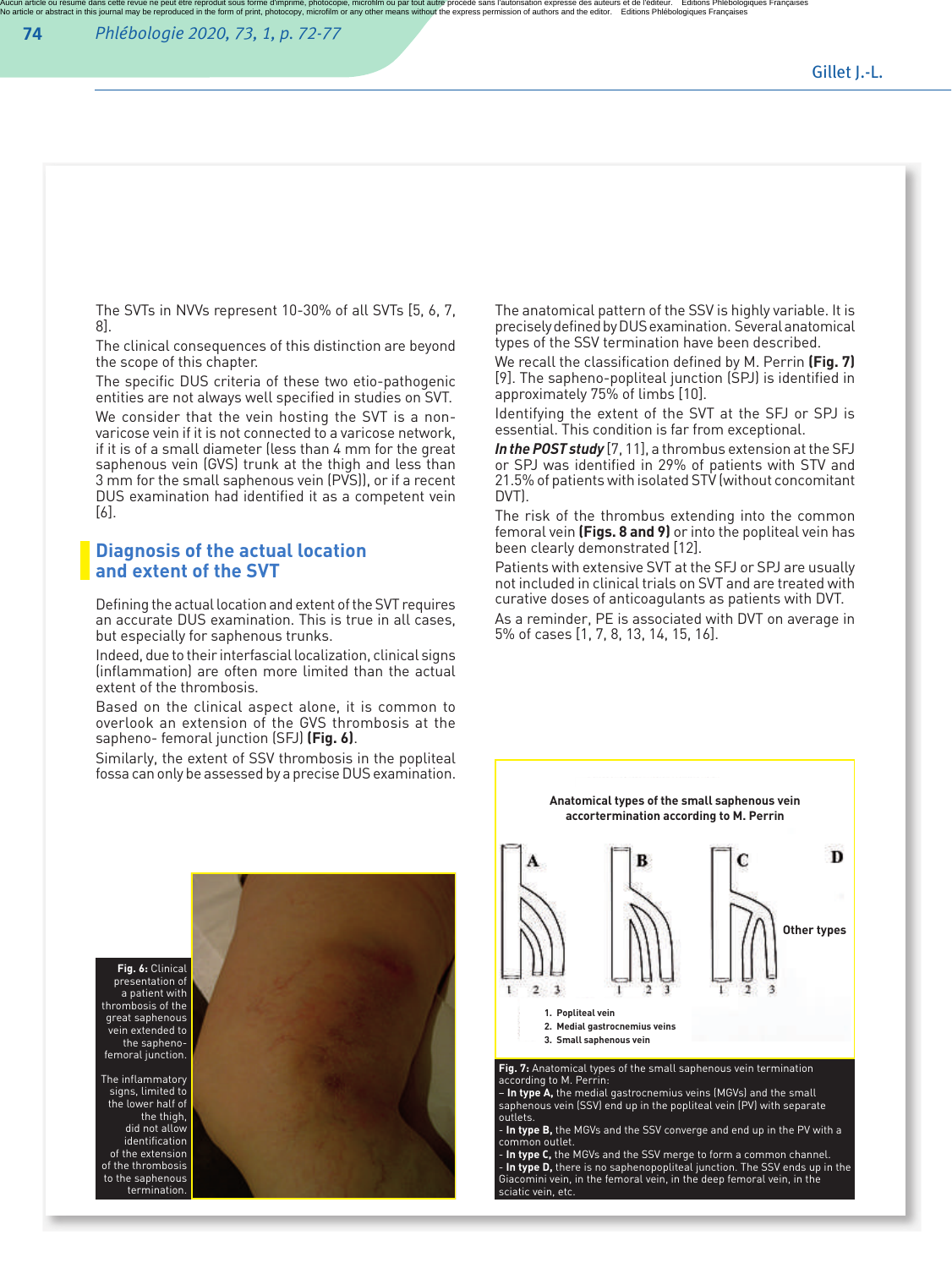Aucun article ou résumé dans cette reven e peut être reproduit sous forme d'impriné, photocopie, microfilm ou par tout autre procéde sans l'autorisation expresse des auteurs et de l'éditeur. Editions Phiébologiques Françai

**Ultrasound assessment of acute superficial venous thrombosis** 

**english version of one original chapter of the sfP book:**



**Figs. 8 and 9:** Ultrasonographic and surgical aspects of an extension of the thrombosis of the great saphenous vein with a floating clot in the common femoral vein. © P. Nicolini

**Diagnosis of concomitant deep vein thrombosis**

**Fig. 8**

Recognition of the high frequency of DVTs associated with SVTs dates from the years 1990-2000 and was made possible by the development of DUS venous examinations.

The first published series with patients assessed by DUS examination found DVT associated with SVT in 23 to 36% of cases [13, 14, 15, 16, 17].

More recently, two French epidemiological studies [7, 8] confirmed these data in large groups of patients, finding DVT associated with SVT in 25% of cases **(Table 1)**, which is coherent among the different studies.

*From data of the literature* **[1, 7, 8, 11, 13, 14, 15, 16, 17, 18, 19]***it is possible to define the characteristics ofDVT associated with SVT:*

- − **they are proximal DVT in 40-45% of cases and distal DVT in 55-60% of patients;**
- − **they are distant (non-contiguous) from the SVT in 40-45% of** cases. They may be contralateral to the SVT and bilateral DVTs **are not uncommon;**
- − **they occur by expansion of the SVT in almost 60% of cases, from the SFJ or SPJ (40%) or from a perforator (60%), usually at the calf.**

**Table 1:**Deep vein thrombosis associatedwith superficial venous thrombosis.

**Fig. 9**

| <b>Author</b>         | Nb PSTs / Nb SSTs (%)              |
|-----------------------|------------------------------------|
| Lutter et al. [13]    | 53/186 (28.5%)                     |
| Barrellier [14]       | 38/105 (36%)                       |
| Jorgensen et al. [17] | 10/14 (22.7%)                      |
| Bilancini et al. [15] | 25/106 (23.6%)                     |
| Gillet et al. [16]    | 32/100 [32%]                       |
| Decousus et al. [7]   | 210/844 (24.9%)<br>(TVP and/or EP) |
| Galanaud et al. [8]   | 227/788 (28%)                      |
| Frappé et al. [1]     | 42/171 (24.6%)                     |

DVT: deep vein thrombosis SVT: superficial vein thrombosis

PE: pulmonary embolism.

Epidemiological data clearly show the place of SVT in venous thromboembolic disease and the need for a complete bilateral DUS examination in all patients with lower limbs SVT.

This point was clearly expressed in the joint recommendations made by the *International Union of Phlebology, the International Union of Angiology and the European Venous Forum* [20, 21, 22]:

*"Allpatientswithsuperficial veinthrombosis shouldhave bilateral duplex scanning to excludedeepveinthrombosis (level of evidence: high)".*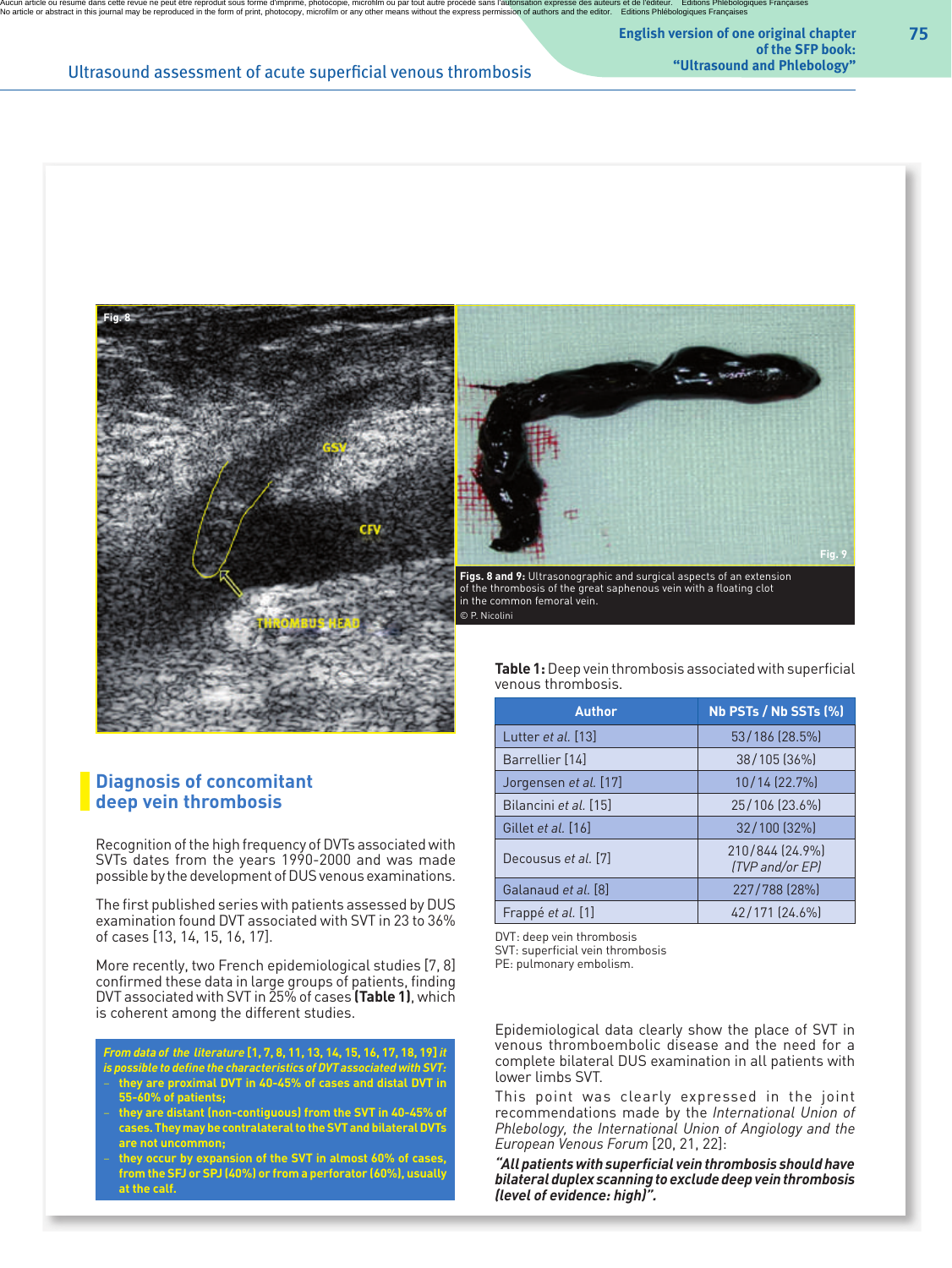Aucun article ou résumé dans cette repeut être reproduit sous forme d'inprimé, photocopie, microfilm ou par tout autre procéde sans l'autorisation expresse des auteurs et de l'éditeur. Editions Phiébologiques Françaises<br>No

#### **Superficial vein thrombosis of the upper limbs**

In the literature, only a few studies were published on upper limb (UL) SVT **(Fig. 10)**. There are mainly small series or clinical case reports [23, 24, 25].

The SVTs of the upper limbs differ from SVTs of the lower limbs by the fact that they are usually caused by venous catheterization or venous perfusion and by the rarity of associated DVT.



#### Upper limb SVT can be localized:

- − **at the forearm; classically we distinguish (from the outside to the inside): the superficial radial vein, the median antebrachial vein and the superficial ulnar vein;**
- − **at the fold of the elbow, in the area of the classic and symmetrical " venous M";**
- − **at the arm, in the ce phalic vein or in the basilic vein. The cephalic vein rises to the lateral side of the arm outside the brachialis biceps, traverses the delto-pectoral fascia, then crosses the clavi-pectoral fascia to end up inthe axillary vein. The basilic vein, usually ofalarger diameter, ascends to the medial part of the arm, travels outside the brachial biceps and perforates the brachialfascia in its middle partto end up into the brachial vein.**

*The DUS examination of the UL veins, usually performed because of a painful SVT, should focus on accurately describe the location of the SVT, and also should check the permeability of the deep veins.*

#### **Conclusion**

Recent studies have shown the potential severity of SVTs and definitely defined their place within the VTE disease along with DVTs and PEs.

While the diagnosis of SVT is usually easily evoked during clinical examination with the presence of an indurated and inflammatory venous cord, only DUS examination can confirm the diagnosis and, in some contexts, make a differential diagnosis.

Epidemiological studies are consistent in showing that DVT is associated with SVT in approximately 25% of cases.

The DVT may be contiguous with, or distant from, the SVT andmay be contralateral to theSTV.

International recommendations strongly recommend performingDUSexamination in all patients withSVT.

Besides confirming the SVT diagnosis and seeking a potential associatedDVT,DUSexaminationfocuses on the extensionof the SVT, more specifically at the SFJ or SPJ. This extension is often underestimated on the clinical aspect.

In addition, DUS helps to define *the etio-pathogenic context* by distinguishing SVTs occurring in varicose veins from SVTs occurring in non-varicose veins.

**All illustrations, unless otherwise specified:©JL Gillet**

### **Bibliography**

- [1] Frappé P., Buchmuller-Cordier A., Bertoletti L., Bonithon-Kopp C., Couzan S., Lafond P., Leizorovicz A., Merah A., Presles E., Preynat P., Tardy B., Décousus H. STEPH Study Group. Annual diagnosis rate of superficial vein thrombosis of the lower limbs: the STEPH communitybased study. J Thromb Haemost. 2014; 12: 831-8.
- [2] Oger E. Incidence of venous thromboembolism: a community-based study in Western France. EPI-GETBP Study Group. Groupe d'Etude de la Thrombose de Bretagne Occidentale. Thromb Haemost. 2000; 83: 657-60.
- [3] Di Minno G., Mannucci P.M., Tufano A., Palareti G., Moia M., Baccaglini U., Rudelli G., Giudici G.A. First Ambulatory Screening On Thromboembolism (fast) Study Group. The first ambulatory screening on thromboembolism: a multicentre, cross-sectional, observational study on risk factors for venous thromboembolism. J Thromb Haemost. 2005; 3: 1459-66.